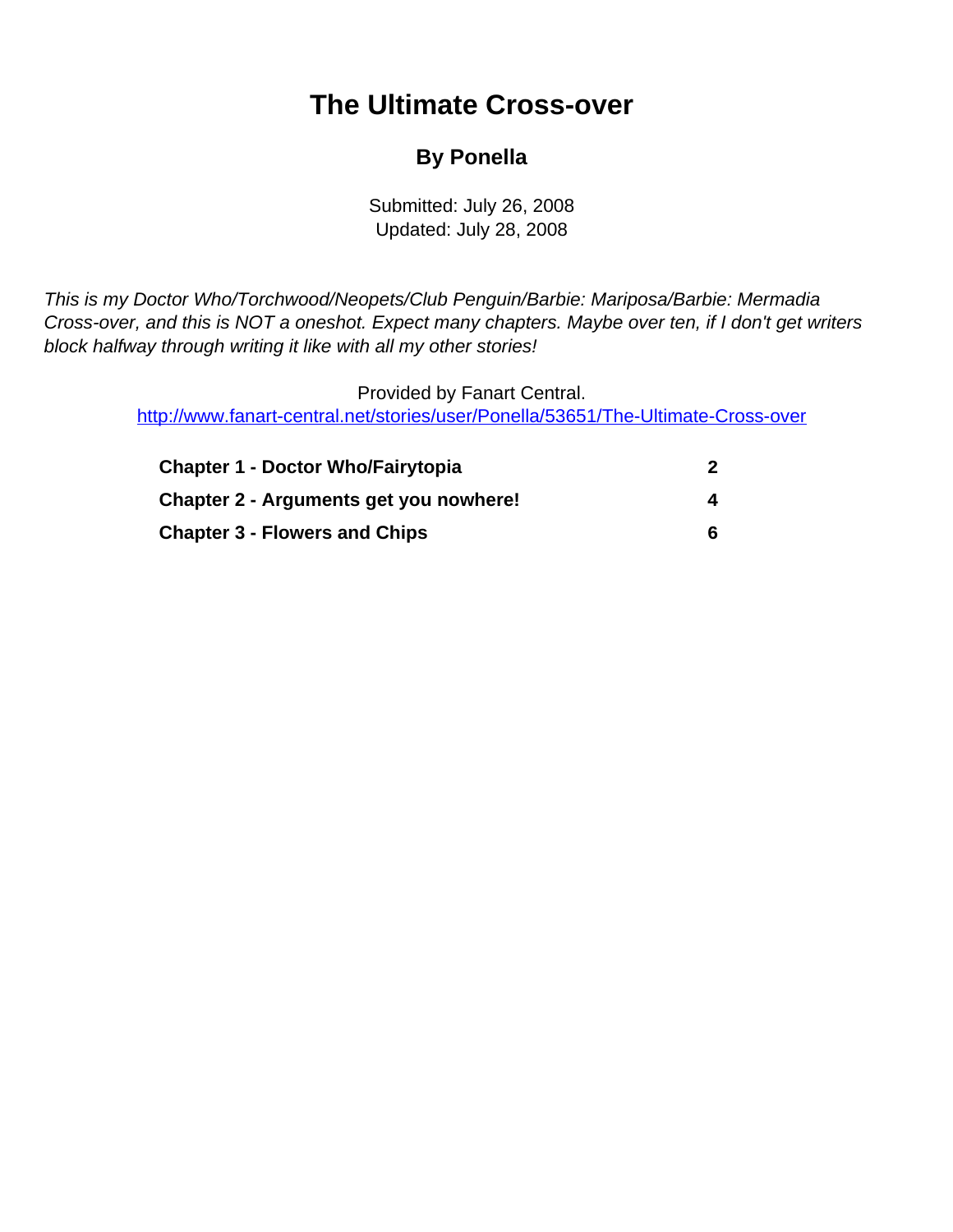## **1 - Doctor Who/Fairytopia**

<span id="page-1-0"></span>My Doctor Who/Torchwood/Neopets/Club Penguin/Barbie: Mariposa/Barbie: Mermadia Cross-over – for [url=["http://www.fanart-cental.net"](http://www.fanart-cental.net")]hyperlink.[br]

Chapter One:[br]

(Currently set in Doctor Who's Universe)[br]

"Hello? Jack? Are you there?" said the Doctor through Martha's mobile. It was a month after the incident with Davros and the DoctorDonna, and the Doctor was getting very lonely (what else is new?). "Who wants to know?" said Jack. "Jack, don't be an idiot," said the Doctor, then his tone changed to seriousness "There's something you need to know...". "What is it, Doctor? Is Donna getting on your nerves? I told you-" "No, Jack! The void opened up again... and Rose is here...." said the Doctor, silently motioning to Rose, asleep in the captain's chair. "What, again?" said Jack "Hasn't she learnt anything from last time?" "Apparently not... You and Martha have to come up here and sort this out, because I have no idea what to do when she wakes up!" said the Doctor. "What about Mickey?" said Jack. "Better not, he might break something." said the Doctor.[br] "

So, what is it?" said Martha. "Well, Rose is okay. I just picked up some abnormal readings from another universe, and it's not Pete's World." said the Doctor. "From another universe?" said Jack. "Several universes, actually. All different readings, but I've got all the coordinates. The strongest one is in some universe with Fairies and Mermaids. It must be really girly, so Martha and Rose can go in first" said the Doctor, getting angry looks from Martha and Rose. "What are we waiting for?" said Jack with a silly big grin "Let's go!"[br]

[br]

They stepped out of the TARDIS. Everything had changed dramatically (They were in Barbie: Mariposa Graphics), and everyone had wings, even them. "Fairies. I told you! We must be in... Fairytopia" said the Doctor. – The Doctor has TARDIS Blue wings (no big surprise there, then) and is still in his Blue Suit, Martha has Purple Wings and is in a Lavender Fairy Dress, Rose has light blue wings and is in a sky blue fairy dress, Jack has green fairy wings and is wearing what he usually wears on Torchwood. Even the big dark blue coat, and the Doctor is wearing his brown coat – "Fairytopia? You mean the stuff in that movie really does exist, but in a parallel universe?" said Jack. "Guess so – Hold on, you've watched Barbie Fairytopia?!" said the Doctor, backing away from Jack to not get any gayness rubbing off on him. "What?! Yes...." said Jack, looking down at his feet in shame.[br]

[br]

A/N: We all know Jack's gay, but I wanted to make him look SO gay he's embarrassed about it. And what better way then to spread a rumour about him watching fairy movies? That was a one time rumour I made up, so treasure it well in all its... believeable-ness. I almost believe it! Back to the Story:[br]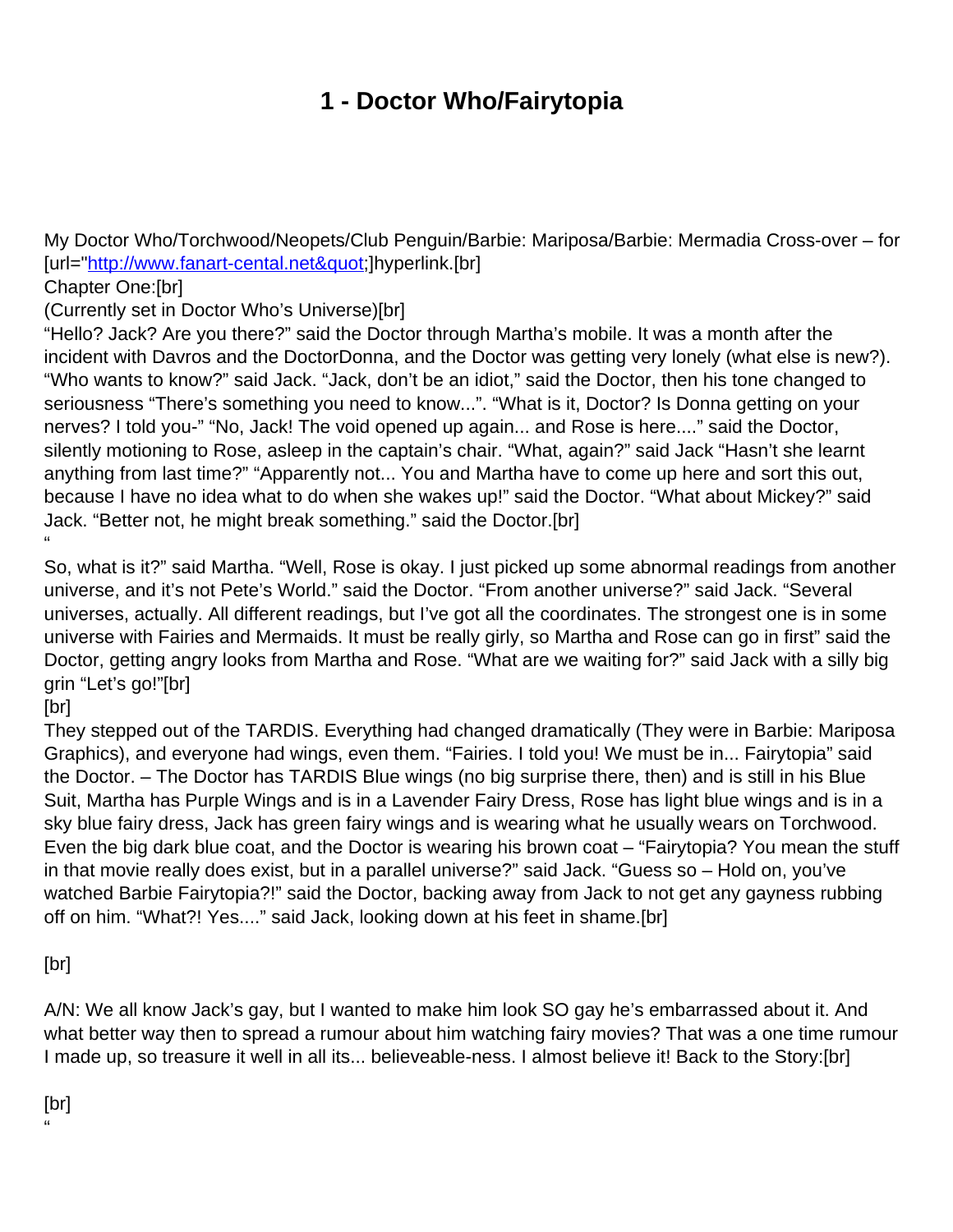We've made it" said the Doctor. "Where – what - exactly is it?" said Rose (Finally getting a word in edge-ways in my story, then?). "This... I've been to this place before" said the Doctor. "Oh, that puts some perspective on things! Could you be a little more specific?!" said Jack. "Well.. This is basically.... A fairy village" said the Doctor. "But why aren't there any houses?" said Martha "All I can see is giant flowers!" "The flowers are the houses," said Rose, acting like it was the most obvious thing in the universe "I've heard about it in stories. The fairies live in flowers.". Suddenly a fluffy pink and blue creature smashed into Jack (lol), and Jack pulled his gun out. "Don't shoot!" said the Doctor, getting a confused look from everyone "It's just a puffball! It's a fairies' pet, it's harmless!" "It crashed into me!" said Jack. Suddenly, a rainbow coloured (literally) fairy appeared. "I'm so sorry! Are you hurt?!" she said, worry on her face. "No.. I'm fine...." said Jack, putting his gun away the moment he looked at her. "My name's Elina," said the rainbow fairy "And this is Bibble!" she pointed to the puffball laying on the grass in dizziness. (I'll translate puffball language for you) "AM I ALRIGHT?!" said Bibble "I feel pretty dizzy.. Why are there two of you?" "Oh, the poor thing's got a concussion!" said Martha, going over to the puffball "Have we got anything for a concussion, Doctor?" "He just need's a few hours sleep," said the Doctor "And maybe something to fix his..." he pointed to Bibble's left wing "Sorry, did we introduce ourselves? I'm the Doctor, this is Martha Jones, this is Rose Tyler, and this is-" "Cpt. Jack Harkness, ma'am" said Jack. "Don't!" said the Doctor. "You did that last time! Can't I say hello to anybody?!" said Jack. "Well, now that you mention it, NO!" said the Doctor "Hold on... What did you say your name was?" "Elina" said Elina. "Where have I heard that name.... You!" said the Doctor, taking Elina by surprise "You saved it all in this universe! Fairytopia! Mermadia! You saved it all!" "Yes – What, is that important?" said Elina. "Possibly. Maybe that's why the strongest signal is coming from here! Hold on... You're the signal!" said the Doctor. "I'm a signal?" said Elina. "Elina's a.. Signal?" said Bibble. "Yes! Maybe!" said the Doctor, grinning.[br]

#### [br]

A/N: I just couldn't resist writing a chapter with the Doctor in his element! I've turned Elina into a signal! To all the people who love Elina: Don't come after me, or I'll set the Chibi Army on you! You've been warned![br]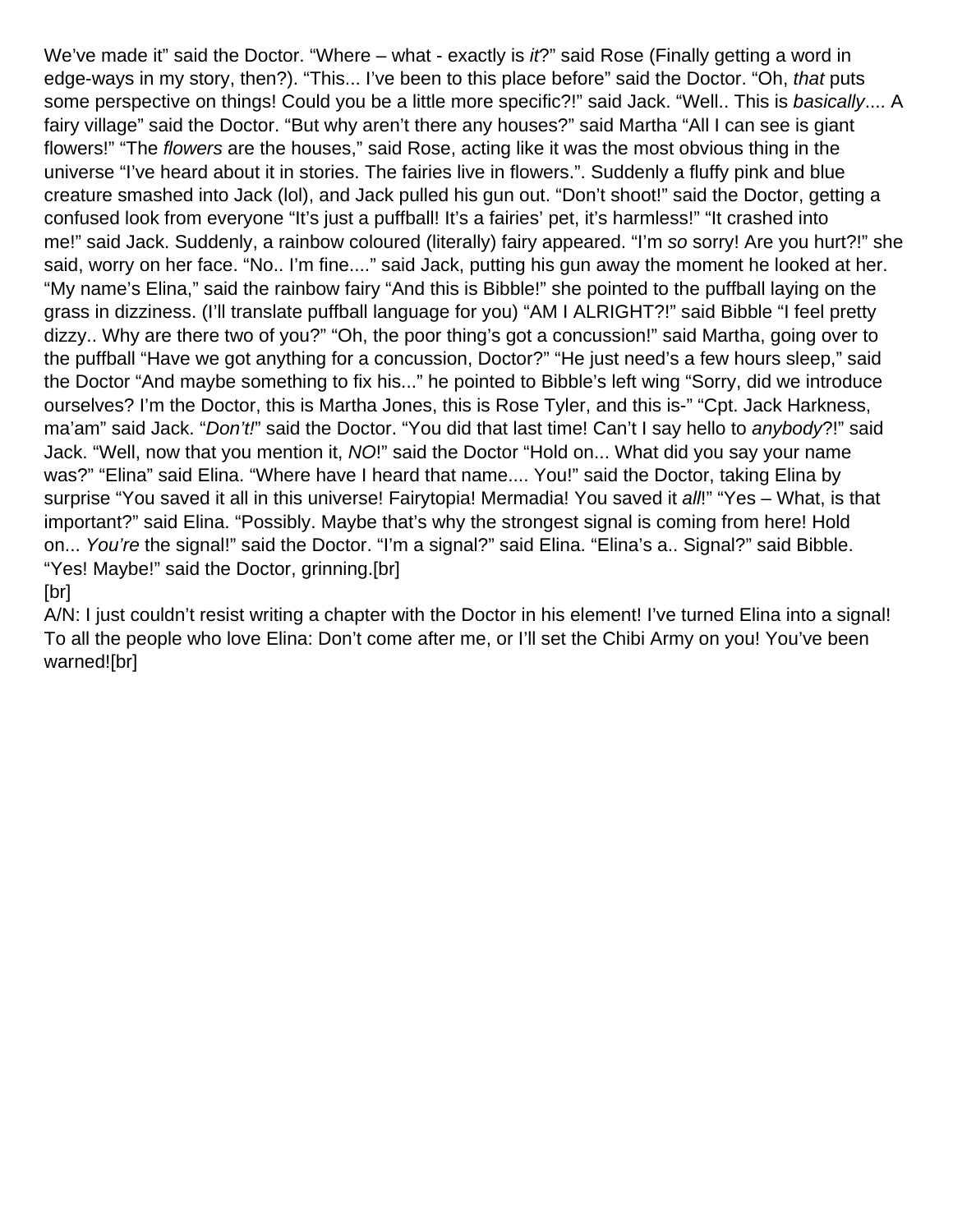## **2 - Arguments get you nowhere!**

<span id="page-3-0"></span>Chapter Two:[br]

[br]

A/N: Chapter Two! You're just lucky I haven't got Writers Block yet! About the last chapter: I was mean to Jack, I know. He deserves a nicer author, but I'm the only person who came up with the story, so he'd better not complain! And besides, we haven't got a complaint booth yet. Jack: Not yet? Me: I said no complaining. Complain without the booth and the chibi's will stalk you. Jack: NO NOT THE STALKING CHIBI'S!!!![br]

[br]

In the last chapter:[br]

[br]

"Where have I heard that name.... You!" said the Doctor, taking Elina by surprise "You saved it all in this universe! Fairytopia! Mermadia! You saved it all!" "Yes – What, is that important?" said Elina. "Possibly. Maybe that's why the strongest signal is coming from here! Hold on... You're the signal!" said the Doctor. "I'm a signal?" said Elina. "Elina's a.. Signal?" said Bibble. "Yes! Maybe!" said the Doctor, grinning.[br]

[br]

"She's why we came here?!" said Rose with jealousy. "And what's that supposed to mean?" said Elina. "Well, let's face it: Saved this universe or not, you're not miss perfect!" said Rose. "Every time! First Sarah-Jane, now Elina! Will you ever stop being jealous of every woman I meet?!" said the Doctor "Not bloody likely!" "I'll have you know I could stop any second!" said Rose, sticking her tongue out. "Stop now then!" said the Doctor, doing the same. "Are they always fighting?" said Elina. "Pretty much, yeah," said Jack "But they love each other, really." "Shut up! I don't need this right now! Not with that concussion thingy on me!" said Bibble, silencing their argument. Rose forced the Doctor to hug her (lol, poor Doctor).[br]

[br]

A/N: There will be tenXrose eventually. What happened just now doesn't mean the Doctor and Rose won't have a romantic scene! The romantic part being the Doctor might ask Rose a certain question!—I've given too much away already, damnit![br]

[br]

After the argument subsided, Martha tended to Bibble's broken wing, and Jack was chatting up Elina (no surprise there). Meanwhile, the Doctor and Rose were sitting on the grass and talking (just talking, I don't write smutty stuff). "Another universe..." said Rose. "Yeah... You humans, you wrote stories about jumping from universe to universe, and you know what? Your idea of it is as far from it as it can possibly be!" said the Doctor, massively emphasising his it's. "Stop badmouthing my species! And besides, void? Your lot just stole that from my lot." said Rose. "Who do you think gave your lot the idea? Certainly wasn't some bloke who wrote comics for a living." said the Doctor. "You mean the time lords planted that idea inside his head? And you said humans are the only creatures in the universe to do alien autopsies!" said Rose in a gloating manner. "Is it my fault that the time lords had an idea? An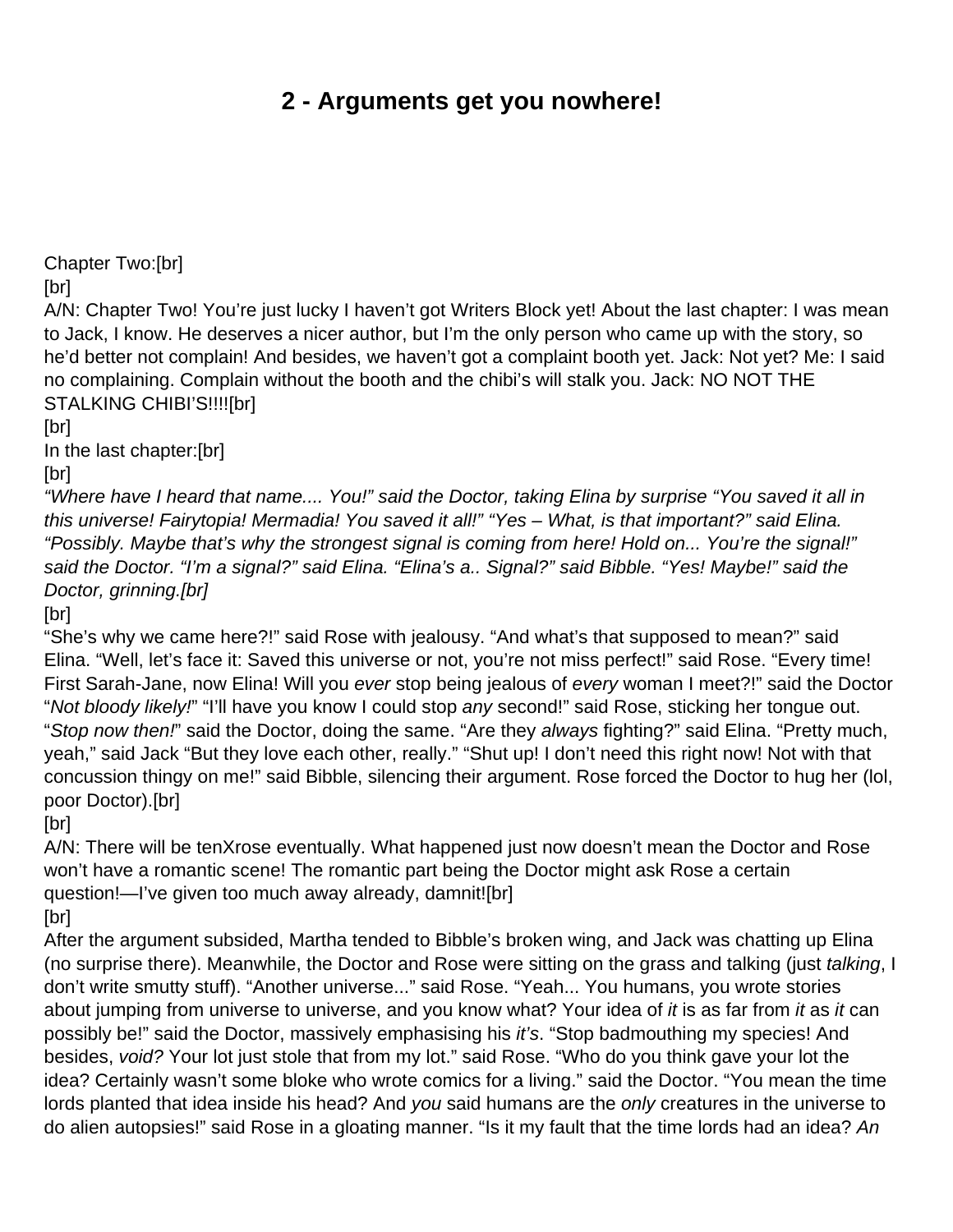idea, may I remind you, that started the whole idea of humans going up into space!" said the Doctor.[br] [br]

A/N: Wow, another dead long chapter.... That just means I won't be getting writers block for a while![br] [br]

Disclaimer: Nothing in this story is mine, only the story itself. However, I'm planning a hostile take over with my Chibi Army!!![br]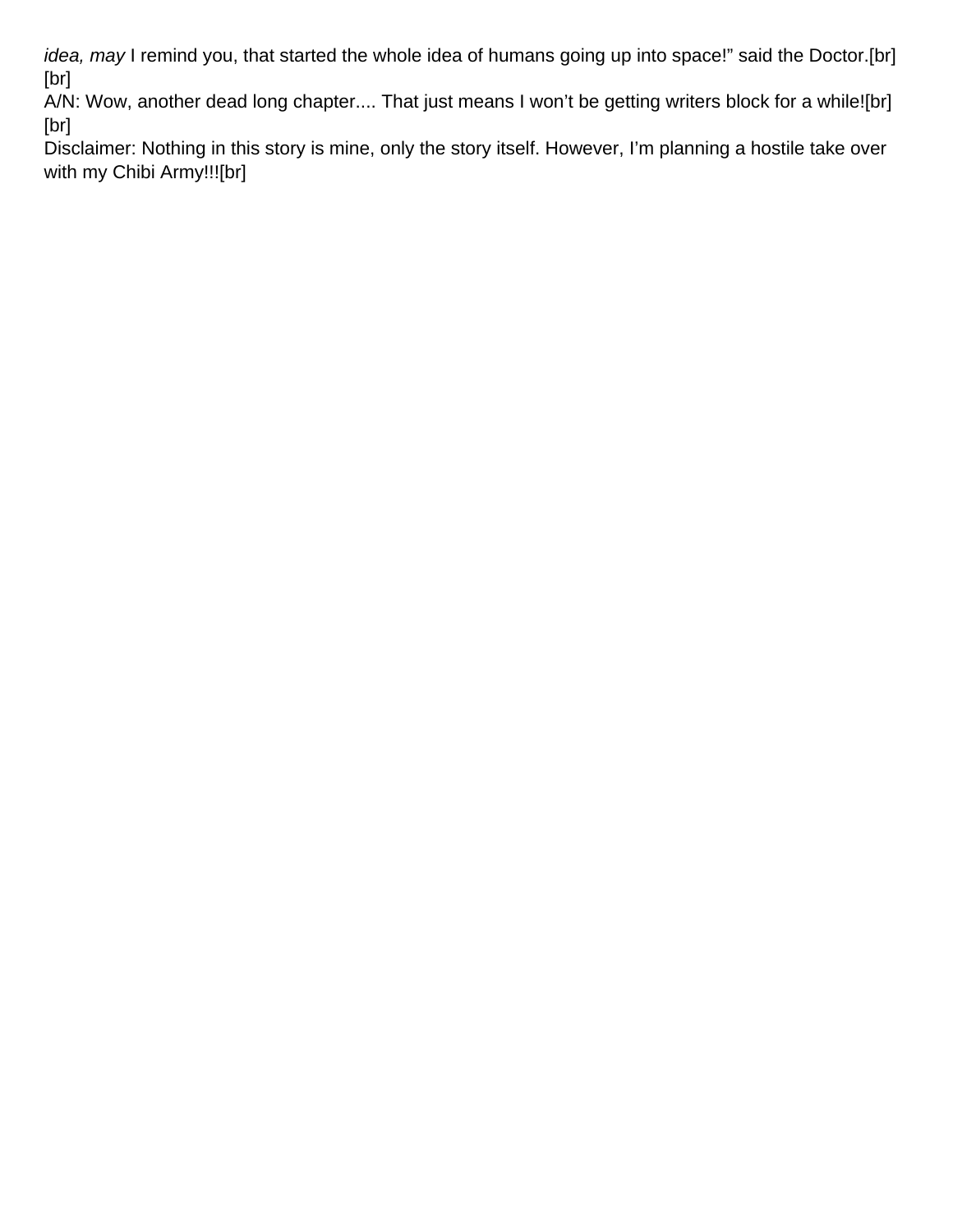# **3 - Flowers and Chips**

<span id="page-5-0"></span>Chapter Three:[br]

[br]

A/N: I think this is the most chapters I've ever written without getting writers block! It's a new record![br] [br]

Previously...[br]

[br]

"You mean the time lords planted that idea inside his head? And you said humans are the only creatures in the universe to do alien autopsies!" said Rose in a gloating manner. "Is it my fault that the time lords had an idea? An idea, may I remind you, that started the whole idea of humans going up into space!" said the Doctor.[br]

[br]

"You have to go though there" said Elina, pointing to a thick yellow line on the map. "Why is it yellow? We're not really in the Wizard of Oz, are we? I don't wanna walk 3 miles on a yellow brick road!" moaned Jack (he gets worse). "Jack, how many times have we told you? The Wizard of Oz doesn't exist!" said the Doctor "And he certainly won't come here if you keep moaning!"[br] [br]

A/N: I'm spreading another weird rumour about Jack! This time it's coz he likes the Wizard of Oz. I'm terrible towards him, but its fun! Oh god, I sound like that toclofane..... Jack: No, you just sound like all the other Doctor Who Fangirls.... Me: Doctor Who?! WHERE?!?!?! \*faints\* \*thud\*. Jack: Verdict? Martha: It's another case of Doctor Who-itus, sir.[br]

[br]

(They're on their way to wherever they're going; I haven't decided on a destination.....)[br] [br]

"I'm really hungry" said Rose, sniffing for any chip shops (chiiiiiiips..... \*drools\*). "We'll get chips later! Right now we need to get to the signal and see what's causing it!" said the Doctor, waking Rose out of her daydreams about chips (lol, I'm a chipaholic, and it shows in this story!). "Err....." said Jack, squirming (what the...?). "What is it now, Jack?" said the Doctor, not noticing Jack's pleading expression. "Err... I need to go pee...." said Jack (I have a disgusting mind sometimes..... \*giggle\*). "What?! Didn't you go pee when we were in the TARDIS?!" said Martha. "But you were in there! I didn't wanna disrespect your privacy!" said Jack. "Jack, you've disrespected worse. And befouled worse than if you'd gotten in there on time or not. I should now!" said the Doctor, reluctantly remembering those certain memories. "But I need to go **now!" said Jack. "Then go behind there!" said Rose, pointing to a giant flower. "HEY! Don't pee on Peony!" said Bibble. "Who?" said Martha. "My Flower Home!" said Elina, flying in front of Peony in protest.[br] [br]**

**A/N: My chapters are getting shorter and more disgusting every time![br] [br]**

**Disclaimer: I do not own Doctor Who, Torchwood or Barbie: Fairytopia. If I did own Doctor Who**